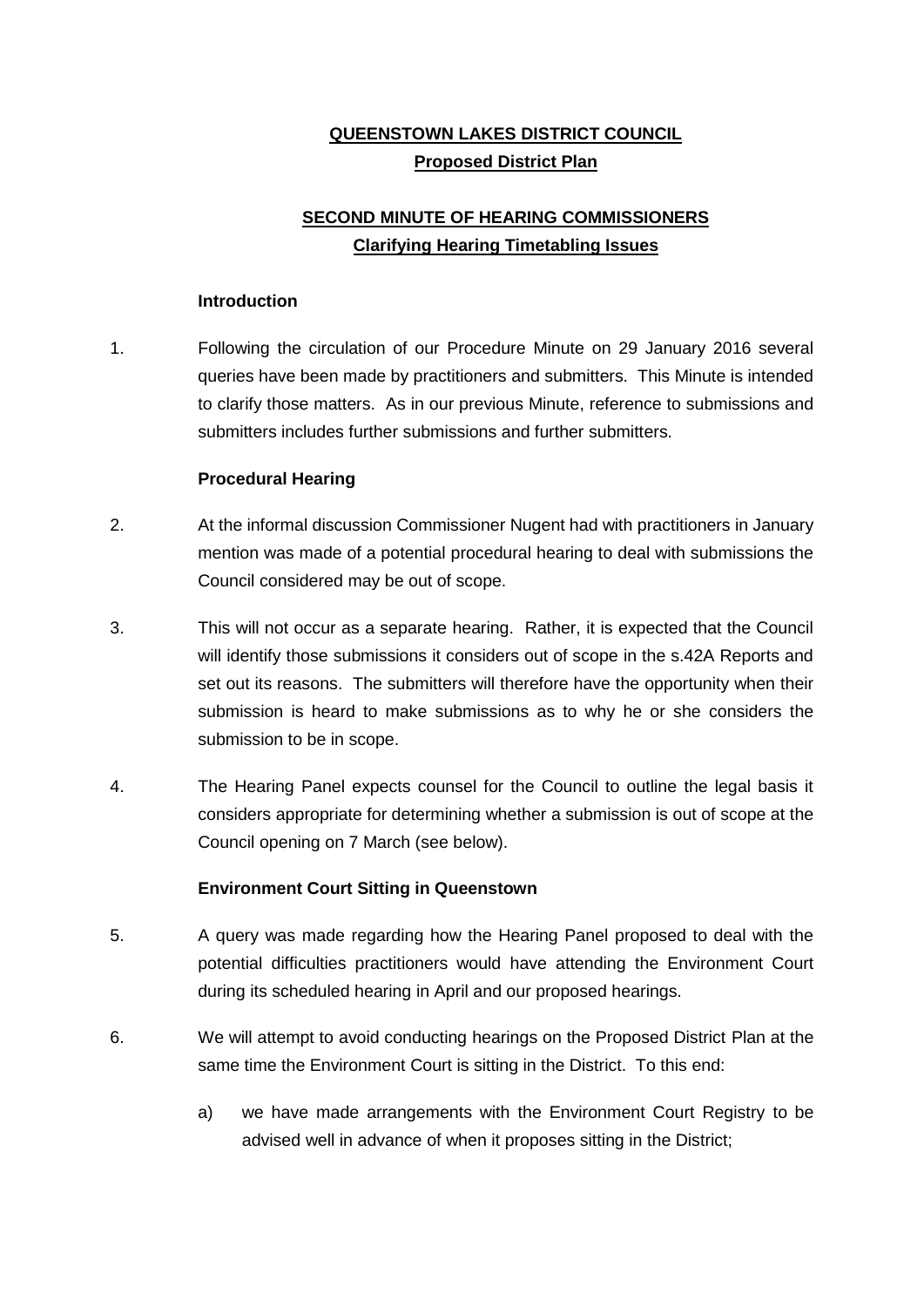- b) we have rescheduled the proposed Business Zones Hearing Topic (Chapters 12, 13, 14, 15, 16 & 17) so they will not be heard in April when the Environment Court is expected to sit in Queenstown to hear PC50.
- 7. It is now expected that the Business Zones Hearing Topic will be heard toward the end of the series of topic hearings on Plan text.

## **Council Opening on 7 March 2016**

- 8. A query has been raised as to whether submitters would be able to make submissions at this hearing.
- 9. The intention of the Hearing Panel is to give the Council the opportunity on 7 March to present such submissions and evidence as it deems appropriate to set the background to the proposed Plan and the matters dealt with in the ensuing hearing of submissions: namely Chapters 1 and 3 to 6 inclusive. Submitters will be able to respond to any matters raised by the Council that is relevant to their submission later in the hearing when they present on the relevant aspect(s) of their submission. It is not proposed that submitters will be heard on 7 March. We intend to commence hearing submitters on 8 March.

## **Clarification of Evidence Lodgement Requirements**

- 10. It has been suggested that the Procedure Minute contained ambiguities concerning the lodgement and presentation of evidence at the hearings.
- 11. To clarify, with respect to the hearings on the Plan text
	- a) If additional time beyond the 10 minutes allocated per submitter is sought and approved, then: –
		- (i) All evidence needs to be lodged at least 5 working days prior to the commencement of the hearing for the relevant topic;
		- (ii) We also request that a synopsis of legal submissions be lodged at the same time, including any legal authorities relied upon;
		- (iii) All evidence and legal synopses lodged prior to the hearings will be available on the Council website within 2 working days of receipt;
		- (iv) The Panel will pre-read all pre-lodged evidence and legal synopses;
		- (v) At the hearing the pre-lodged evidence will be taken as read unless indicated otherwise by the Panel. The witnesses may present a summary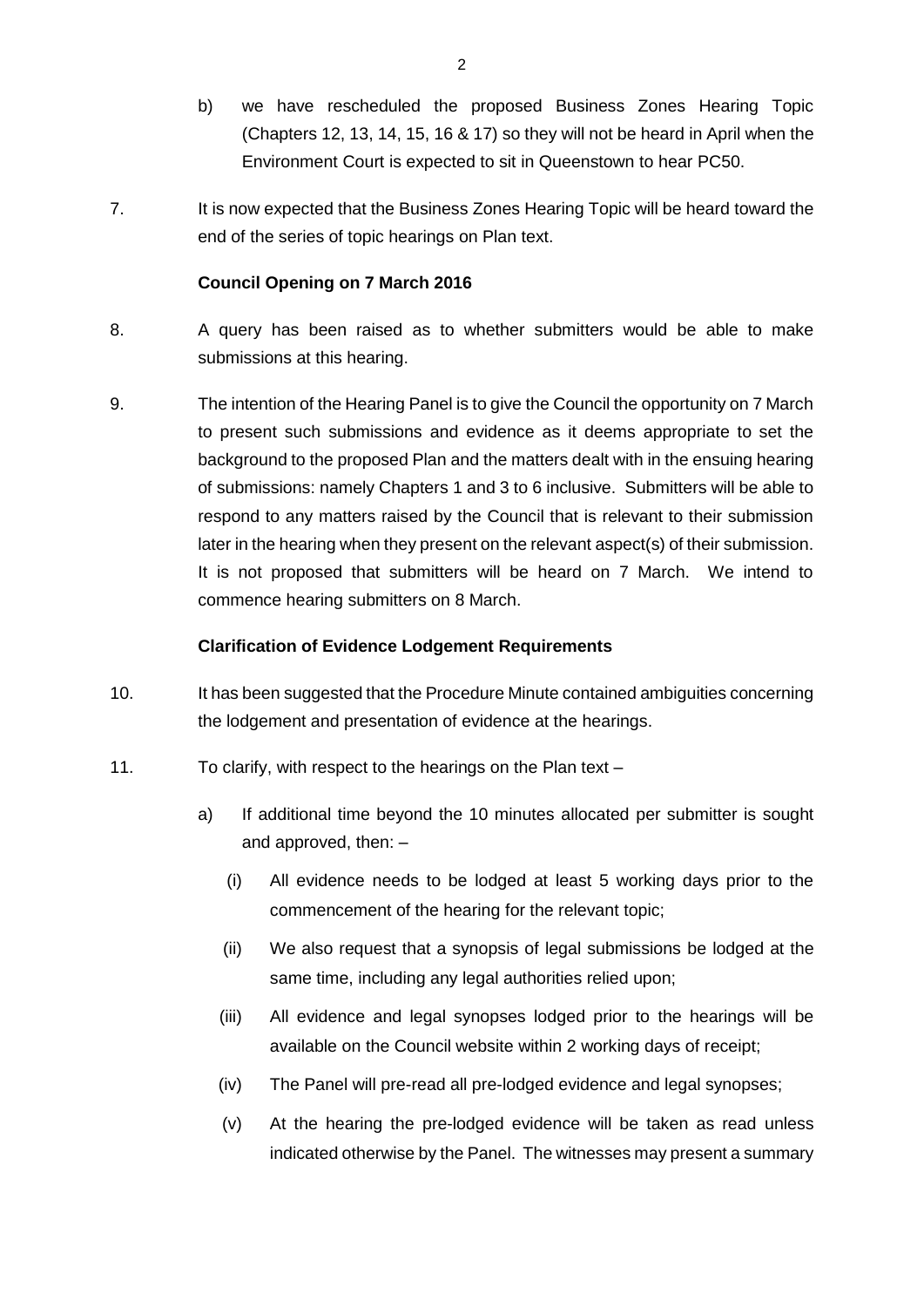of their evidence and any comments on other relevant evidence that has also been lodged – to a maximum of 10 minutes;

- (vi) Legal submissions may be presented orally; with the understanding the Panel will have read the synopsis lodged.
- b) Where additional time has not been sought, or was not approved, a submitter is not required to pre-lodge their evidence. They may present their evidence at the hearing making use of the 10 minutes allotted (approximately sufficient time for  $1 - 2$  pages of written materials).
- 12. The situation for the hearings concerning amendments sought to the Planning Maps will be similar, although the pre-lodgement period is longer.

## **Clarification of Hearing Text and Mapping Submissions**

- 13. The Hearing Panel proposes to hear submissions on the notified text of the Proposed District Plan first, and then deal with amendments sought to the maps. This will mean that where a submitter seeks to amend the provisions of a zone, and also seeks to amend the extent of that zone, the submitter will be heard in two different topic hearings.
- 14. The Panel is aware that several submissions seek to include new zones or subzones that would apply to specific properties or areas. In those instances, the Hearing Panel will hear those parts of the submission dealing with both the proposed new zone/subzone and the changes sought to the maps to apply the zone/subzone within the mapping streams.
- 15. Where submitters consider the Hearing Panel would be better served by hearing submissions related to geographically separated pieces of land that have a similar theme or topic, such as the ski areas, by a Panel constituted of the same members, those submitters are requested to make their suggestion in writing to the Panel through Ms Chalmers.
- 16. Finally on this topic, the Hearing Panel proposes to hear submissions seeking to amend landscape lines, urban growth boundaries and zone boundaries as part of the hearings on map amendments.

### **Recently Notified Summary of Submissions**

17. The Council recently notified a summary of submissions relating to 11 submissions which the Council had not included in whole or in part in the summary notified on 3 December 2015. The period for lodging further submissions on those submissions included in this notice ends on 12 February next. The Hearing Panel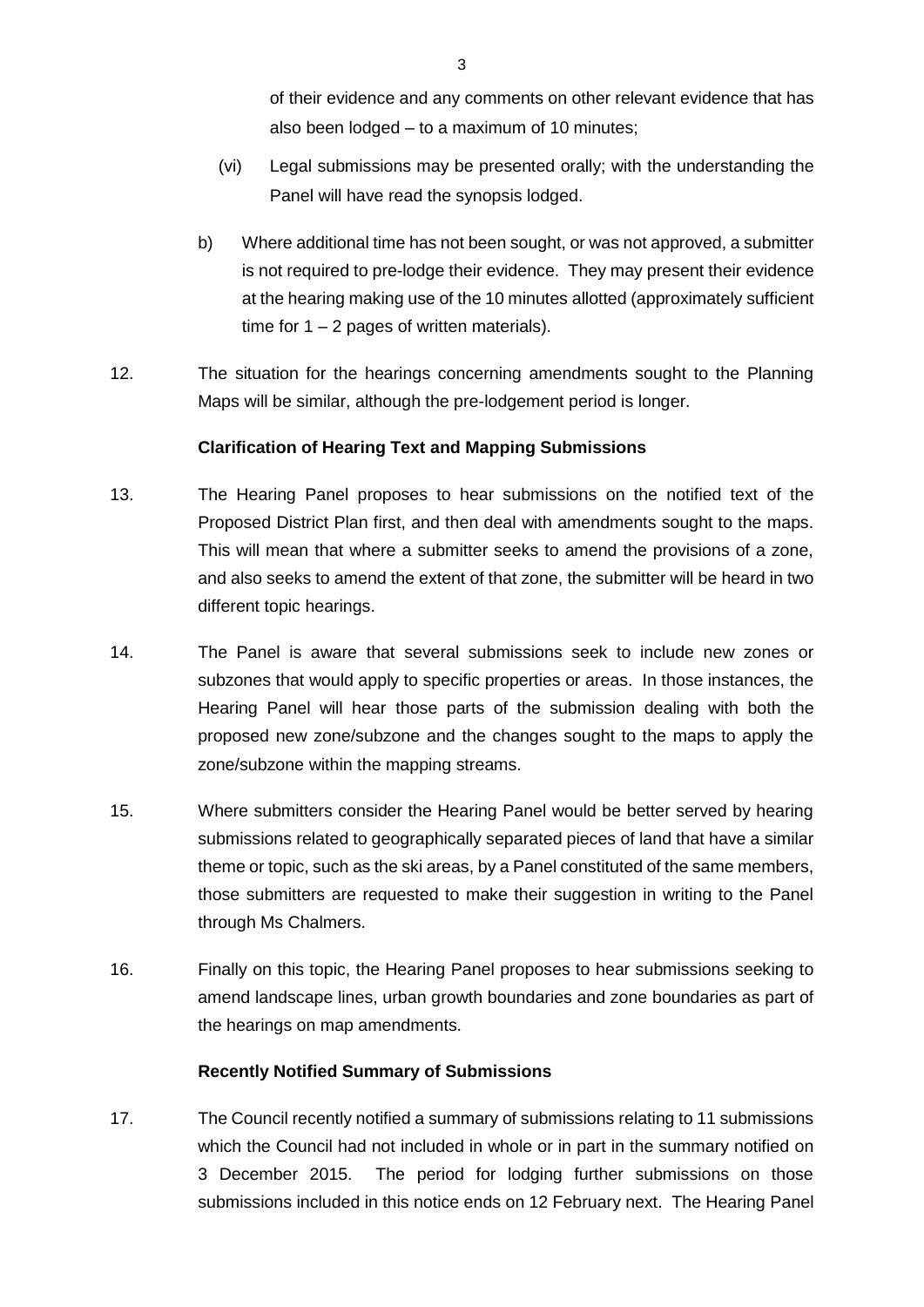is also aware of at least two additional submissions which will need to be summarised and notified due to the time for lodgement being waived.

18. It is expected that the notification of these additional submissions and the receipt of any further submissions in relation to them will not disrupt the timetabling requirements we set out in our Procedure Minute of 25 January 2015. If any submitter (or further submitter) considers the timing of these later notifications will affect their ability to meet those timetabling directions, they should contact the Panel through Ms Chalmers.

#### **Hearing Submissions on Definitions**

- 19. It is expected that submitters seeking amendments to the definitions in the Proposed District Plan, or the inclusion of additional definitions, will present submissions and evidence on these in the context of their submissions on the relevant chapter. That is the approach preferred by the Hearing Panel as it will enable the Panel to consider the relevant terms in the context of the rules which apply them.
- 20. The Panel accepts that this may lead it receiving submissions and evidence on particular terms in more than one hearing topic. Where there is potential for that to lead to inconsistencies the Panel may hold a separate hearing to deal with the relevant submission points.
- 21. In any event, the Panel will timetable a hearing at the end of those dealing with the Plan text to hear any submissions relating to definitions not otherwise heard.

#### **Unavailability of Counsel or Witnesses**

- 22. Clarification has been sought as to how the Panel will address issues regarding counsel or expert witness unavailability due to pre-arranged holidays conflicting with the hearing schedule.
- 23. The Panel expects to have an outline of the hearing schedule for the hearings on the Plan text available by the time the formal notice of hearing is issued for the initial set of hearings. While this schedule will be indicative and may change for reasons such as the Environment Court sitting in the District, or a particular topic taking more hearing days that expected, we will not be altering it to accommodate counsel or witness availability. The option of briefing out or tabling submissions and evidence is available in those circumstances where counsel or witnesses are unavailable for all of the available hearing days on any particular topic.